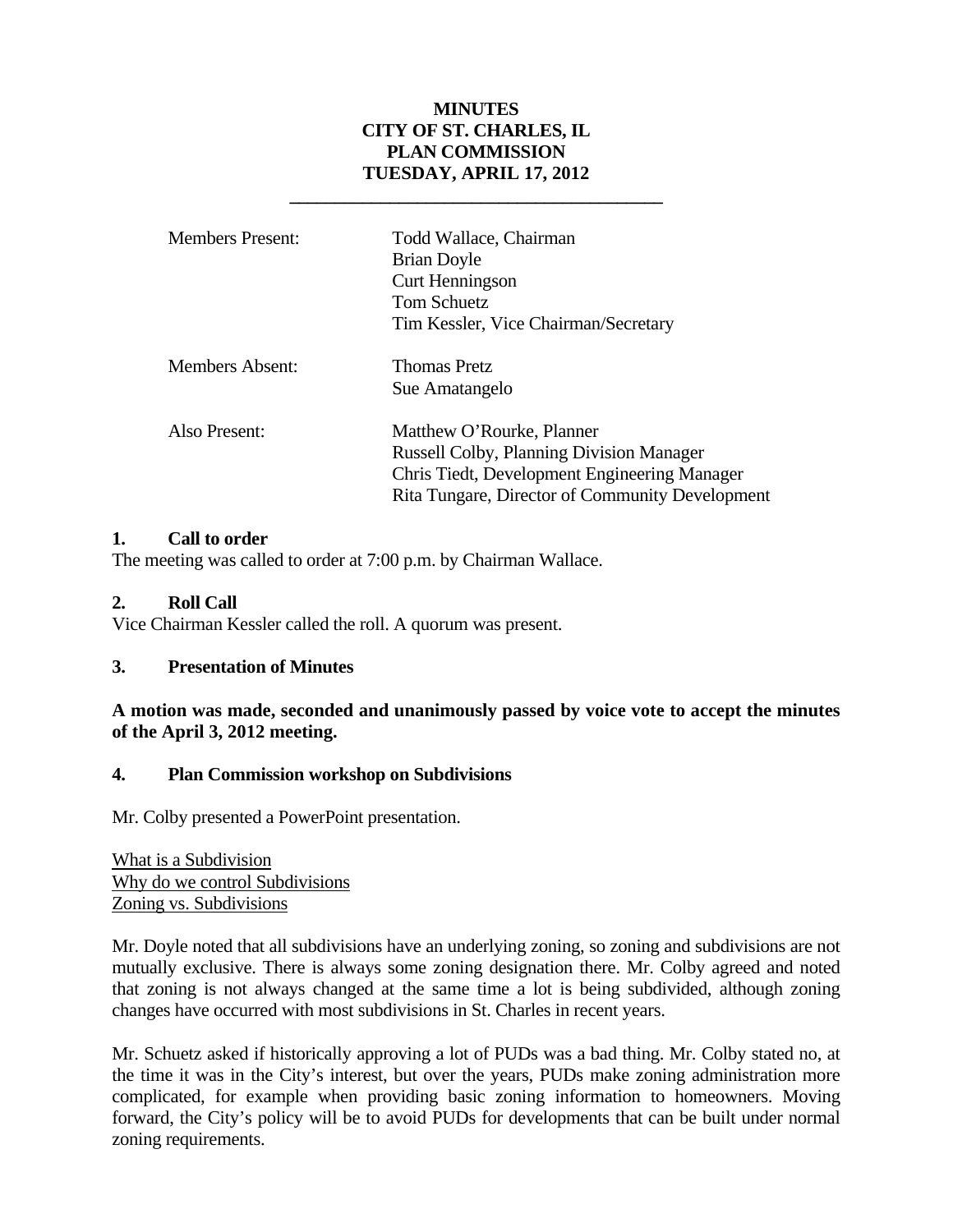#### **Minutes – St. Charles Plan Commission Tuesday, April 17, 2012 Page 2**

Ms. Tungare stated that previous practices were inconsistent and based on negotiation only, which resulted in a much more complicated system than intended. She noted the City's zoning regulations now substitute for the negotiations by adding more specific standards. Therefore a PUD now has more stringent requirements than in the past.

Mr. Kessler noted that the volume of subdivisions is less today. Mr. Colby agreed but noted that there are smaller subdivisions that continue to be reviewed and approved.

## What is reviewed with a Subdivision Application Legal Framework for Subdivision Review Plat Act Exemptions

Mr. Schuetz asked with a Plat Act exemption, how a subdivider would comply with zoning requirements if the City does not review the subdivision plat. Mr. Colby said the subdivider has to make themselves aware of the zoning requirements, for example minimum lot area. Mr. Schuetz asks who polices this. Mr. Colby said no one does, but at the time of building permit, the applicant has to provide a plat of survey demonstrating the lot meets minimum zoning standards. Ms. Tungare stated that there have been situations where someone has purchased and tried to construct on a substandard lot. She said ideally, the City would be part of the process, but that is not required. She said this situation is not unique to St. Charles.

Mr. Doyle asked about land-locked lots shown in the example subdivision. Mr. Colby indicated the lots are unbuildable separate parcels owned by adjoining owners. Mr. Doyle noted they are unbuildable and inaccessible unless combined with other lots. Mr. Doyle asked if there was a tax benefit to the arrangement. Mr. Colby stated no, the owners may have just acquired the smaller lot later after owning the adjoining property.

Extra-territorial Jurisdiction Subdivision Process Subdivision process vs. PUD process

Mr. Kessler asked if any subdivisions are reviewed by staff only. Mr. Colby stated no, they all go through the public review process.

Mr. Doyle asked if a site is proposed to be subdivided under existing zoning, we wouldn't be looking at public benefit if the zoning isn't changed. Mr. Colby agreed. The criteria to be considered would depend on what if any zoning changes are required.

# School and Park Land Cash Requirements

Mr. Schuetz asked about who decides if land or cash is donated. Mr. Colby indicated the City Council has the authority to decide but has historically deferred to the school and park district.

Mr. Doyle asked if the requirements come into play with all subdivisions. Mr. Colby stated yes, for any residential subdivision where new lots are created. Mr. Doyle asked about an example with a smaller subdivision. Mr. Colby stated the owner would submit land-cash worksheets with the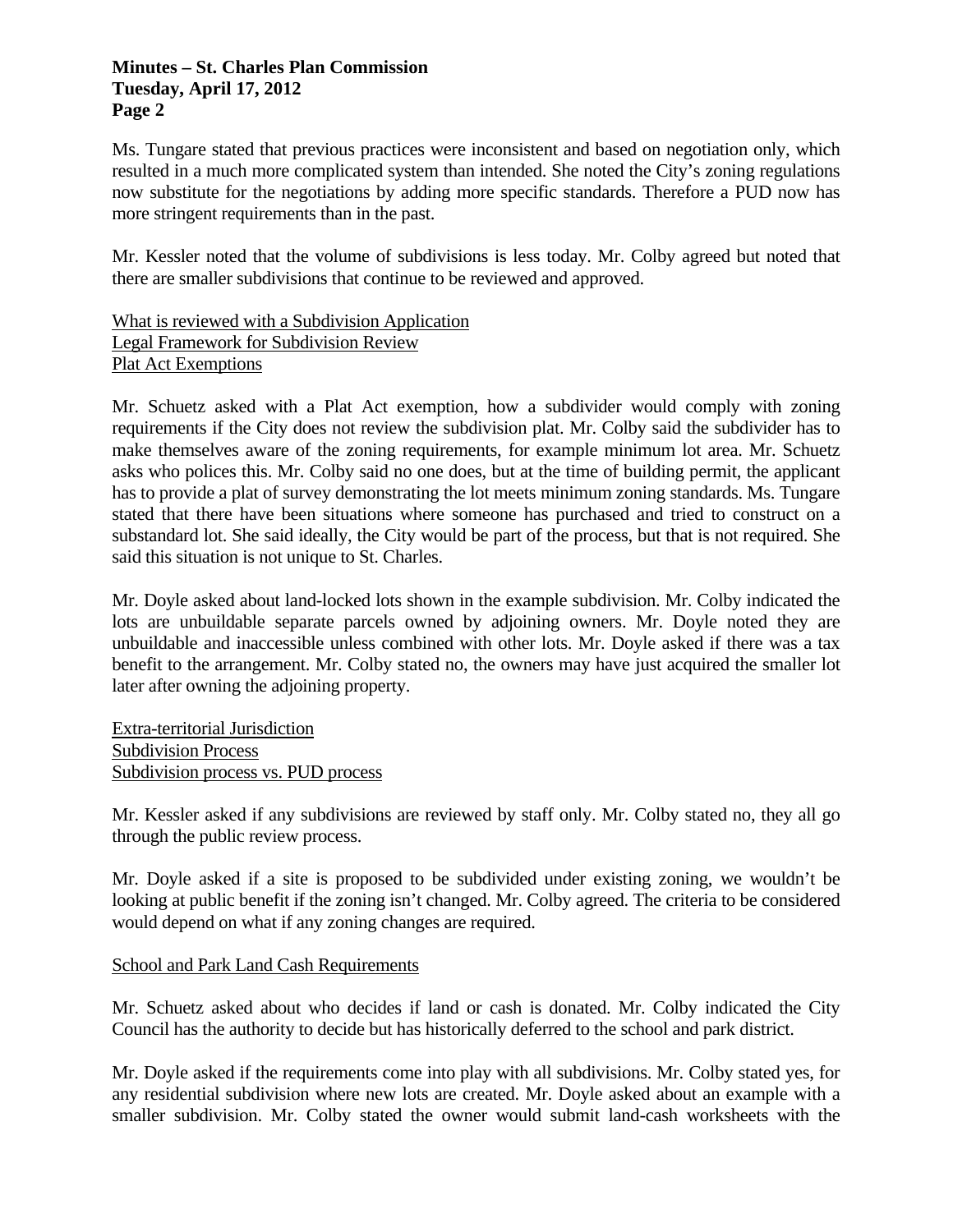#### **Minutes – St. Charles Plan Commission Tuesday, April 17, 2012 Page 3**

subdivision application and these would be forwarded to the school and park districts to respond. With small subdivisions, cash is usually requested, particularly in developed areas, since the site size for donation would be very small.

Mr. Doyle asked about considering general impacts to traffic or whether the community favors the development in connection with a subdivision. Mr. Colby stated as a part of the subdivision process, we cannot look at land use, but we can look at the impact the development will have on streets and utility systems, and we can require studies of these systems. A subdivision without a zoning change does not require a public hearing.

Mr. Kessler recalled a single-lot subdivision where the school and park districts did not require a land or cash donation. Ms. Tungare indicated that it is the districts' prerogative.

Mr. Schuetz asked about who takes ownership of park land. Mr. Colby indicated that it is usually deeded to the park district and it becomes their responsibility. Mr. O'Rourke noted there is no notice requirement for a subdivision review when no public hearing is held.

Ms. Tungare noted the City will not issue a building permit unless the developer demonstrates the cash contribution has been paid. Mr. Schuetz asked if there was anyone following how the cash contribution is spent, or if there was an audit. Mr. Colby indicated there was not. The spending of the cash is subject to state law and is probably part of the school or park district accounting, but the City does not track the spending of the funds.

Final Plat of Subdivision Financial Guarantee

Mr. Kessler asked if the City accepts bonds instead of a letter of credit or cash. Mr. Tiedt stated that the City is required by state law to accept a bond, but most bond companies will not agree with the City's standard language for a bond.

#### Case Studies: Oates Subdivision, Bucki Subdivision, The Reserve

The Commission asked about the Bucki Subdivision. Mr. O'Rourke indicated the project did not move forward.

Mr. Doyle noted that some subdivisions may not have public improvements. Mr. Colby agreed and pointed to the Oates Subdivision, where no public improvements were required.

Mr. Doyle asked about the Tyler Production Subdivision. Mr. O'Rourke noted no improvements were proposed at the time. Mr. Colby noted that the requirement for a financial guarantee with a subdivision usually occurs when new streets are being constructed to access lots. With existing property or lots, where the lots are simply being split, the improvements do not need to be made at the time the property is subdivided. Mr. Colby noted that when the new lot is developed, utility connections and stormwater improvements for the lot will be required, and a financial guarantee must be posted before a permit is issued to develop the lot.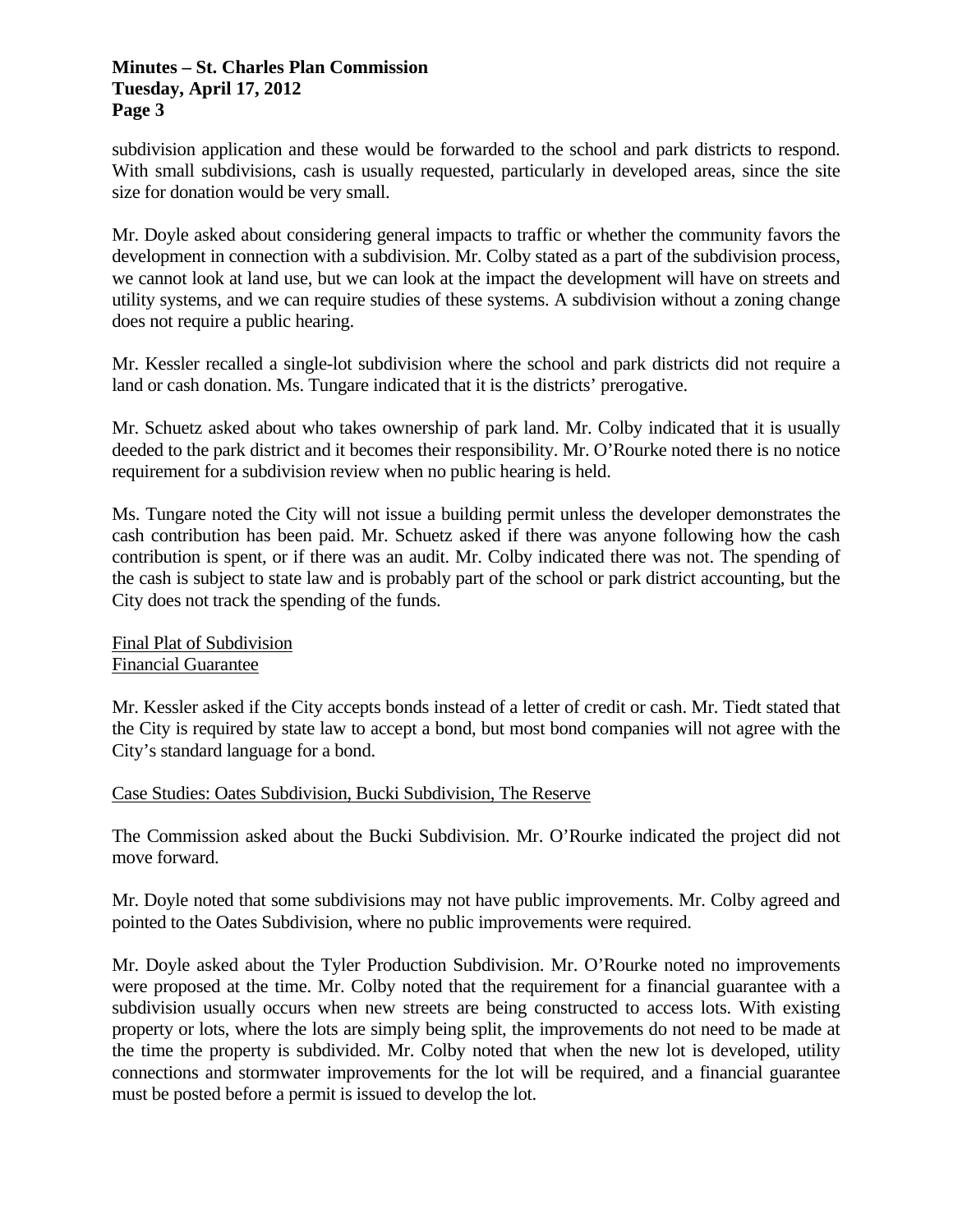## **5. Presentation of a comprehensive update to Title 16, "Subdivisions and Land Improvement"**

Mr. O'Rourke presented a PowerPoint presentation. Mr. O'Rourke stated the presentation will be a general overview on what is proposed to be changed in Title 16 and staff will return later with more detailed information.

Why do we need to update Title 16 Current Subdivision Process Examples of Concept Plan, Preliminary Plan, Final Plat

Mr. Schuetz asked if the planning staff reviews plans with engineering and other staff. Mr. O'Rourke stated the Planning Division receives the applications and distributes them for review. The review staff meets as a group as the Development Review Team. Ms. Tungare added that Development Engineering, staffed by Chris Tiedt, is in the Community Development Department and closely collaborates on reviews.

Changes Proposed: Combined/Joint Preliminary-Final Review Process

Mr. Kessler asked if staff was performing a combined review informally for smaller subdivisions. Mr. O'Rourke said yes, and this would be discussed under the proposal for a Minor Subdivision process.

Final Plat not requiring Plan Commission review Minor Subdivision Process – directly to Final Plat Reorganization of content Traffic and Utility Study Requirements

Ms. Tungare added that traffic and utility studies will be handled on a case-by-case basis. Mr. Kessler asked if the changes will state when a traffic or utility study is required. Mr. O'Rourke said yes. Mr. Henningson asked if the studies will always be required. Mr. O'Rourke stated the code will give staff the ability to determine this, although there are no specific criteria. Mr. Colby added the ordinance will not have numeric criteria but will probably have some generic language that would say that some type of assessment must be made by a traffic engineer or representatives from Public Works that studies are not warranted. For example, if there is no land use change is proposed, then no study would be necessary.

# Financial Guarantees- Cost adjustment to increase with CPI

Mr. Kessler asked why not then use a bond, which allows for increases automatically. Mr. Tiedt responded the ordinance states the financial guarantee is for the cost at the time the construction is started and is a set value. Pre-2007, this was not an issue because things were quickly completed. Now, the City holds some financial guarantees that cannot pay for the improvements after 5-6 years, based on deteriorated improvements or increases in material costs. By adjusting by CPI, the value will increase. Mr. Kessler stated that bonds will do this, if they are renewed. Mr. Tiedt stated the